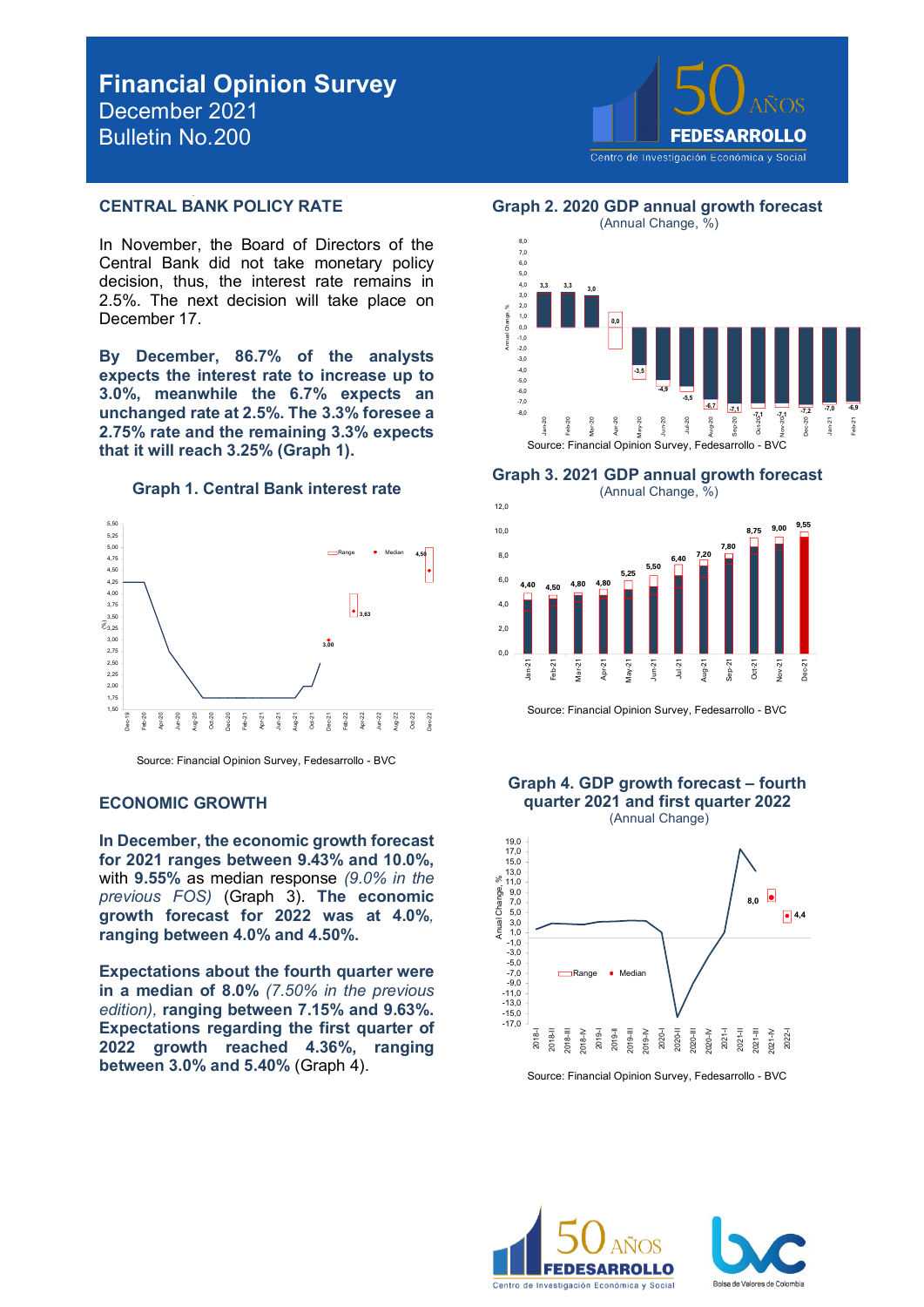#### **INFLATION**

In November, the annual inflation reached 5.26%, higher than the analysts forecast in the previous edition (4.83%). **In December, the analysts believe that inflation will reach 5.29%** (Graph 5)**. It is highlighted that the current expectations are above the target range (2.0% to 4.0%) of the Central Bank**  (Graph 6).





Source: Financial Opinion Survey, Fedesarrollo - BVC

**Graph 6. Inflation forecast - End 2021**



#### **EXCHANGE RATE**

In November, the exchange rate closed at \$4,010.98, with a monthly depreciation of 6.0%. On November 30 it reached a maximum value of \$4,010.98 pesos per dollar and on November 3 it reached a minimum value of \$3,778.69 pesos per dollar. **The exchange rate forecast by the end of the month ranges between \$3,825 and \$3,900, with \$3,870 as median response** (Graph 7). Thus, it is expected that the exchange rate will close the year below the \$ 4,000 pesos (Graph 8).

**Graph 7. Exchange rate - end of period**



**Graph 8. Exchange rate forecast End of 2021**



#### **TES 2024 and 2028 RATE**

In this edition, the percentage of analysts who considers that **the interest rate on the treasury bonds maturing in 2024 will be between 5.0% and 6.5% during the next three months; the 43.3% expects that it will be between 6.5% and 7.0%; meanwhile the remaining 6.7% foresee a rate below 5.0%**  (Graph 9).

Regarding TES maturing in 2028, **the 76.7% of the analysts expects a rate between 7.0% and 8.0%; meanwhile the 20.0% foresee a rate higher than 8.0%** during the next three months**. The remaining 3.3% expects a rate below 6.0% (**Graph 10).



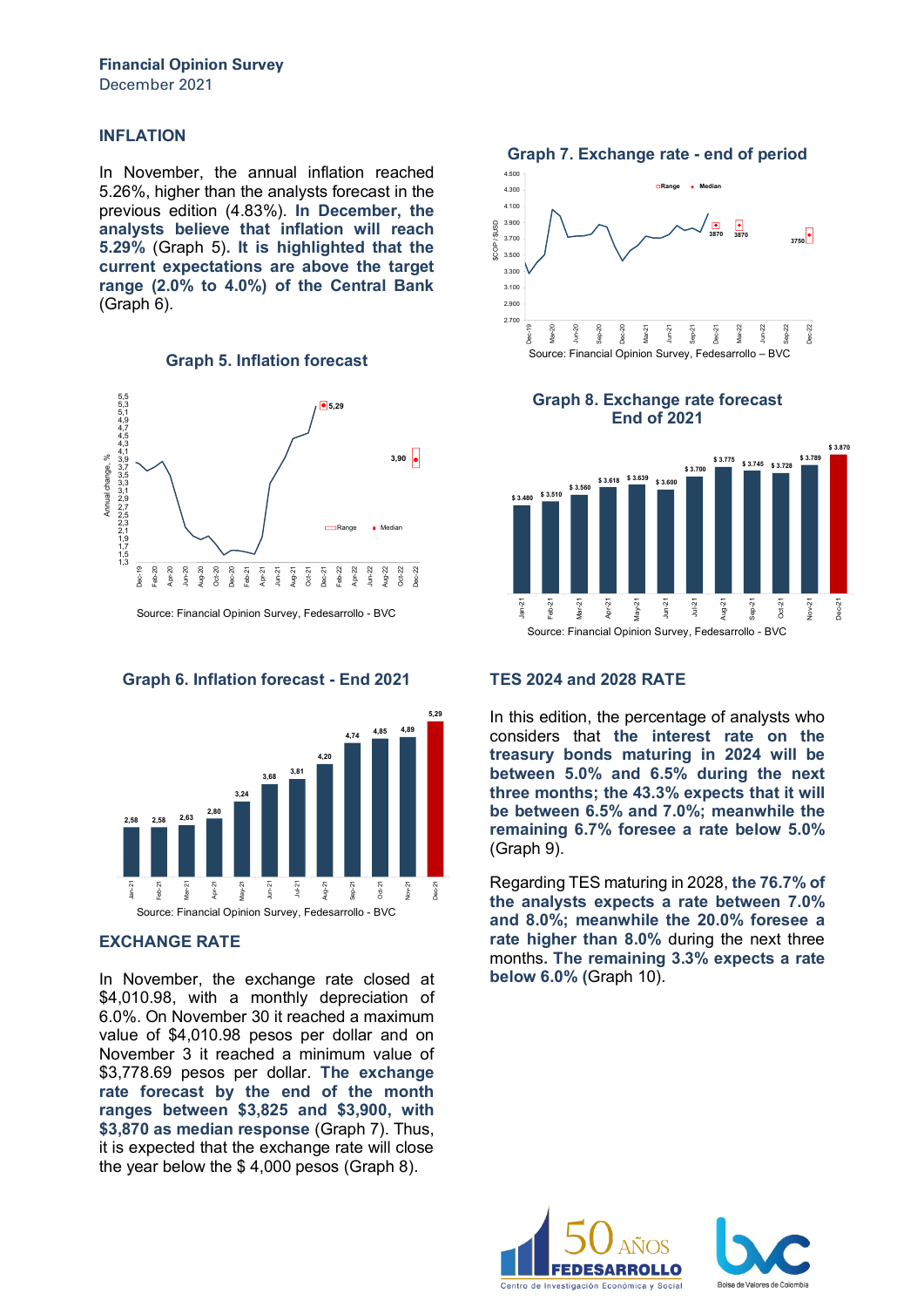**Graph 9. Expectation of TES 2024 performance rate for the next 3 months**

(% of answers)







#### **DEBT SPREAD – EMBI + COLOMBIA**

The debt spread (EMBI + Colombia) is defined as the difference between the yield of Colombian bonds issued abroad and the yield of American treasury securities. The debt spread closed at 359-bps in November. **In December, 66.67% of the analysts** *(18.4-bps more than the previous FOS)* **expects the spread to increase in the next three months, while 13.33%** *(6.4-bps more than previous FOS)* **expects it to decrease. The remaining 20.0% of the respondents expects for the spread to remain equal** *(24.8-bps less than the previous FOS)* (Graph 11).



Source: Financial Opinion Survey, Fedesarrollo - BVC

#### **INVESTMENT DETERMINANTS**

**In this edition, the sociopolitical conditions ranks as the most important aspect considered for investing decisions, reaching 44.83%** *(39.3% in the previous month)***.** Monetary policy and fiscal policy placed second and third place, respectively, with 20.69% and 13.79% *(28.6% and 14.3% in the previous month).* Economic growth was placed at fourth place, with 6.90% *(7.1% in the previous month).* Other factors reached 6.90%, same value as external factors, while security conditions were no relevant for any of the investors (Graph 12).



**Graph 12. Most relevant factors for**

Source: Financial Opinion Survey, Fedesarrollo – BVC



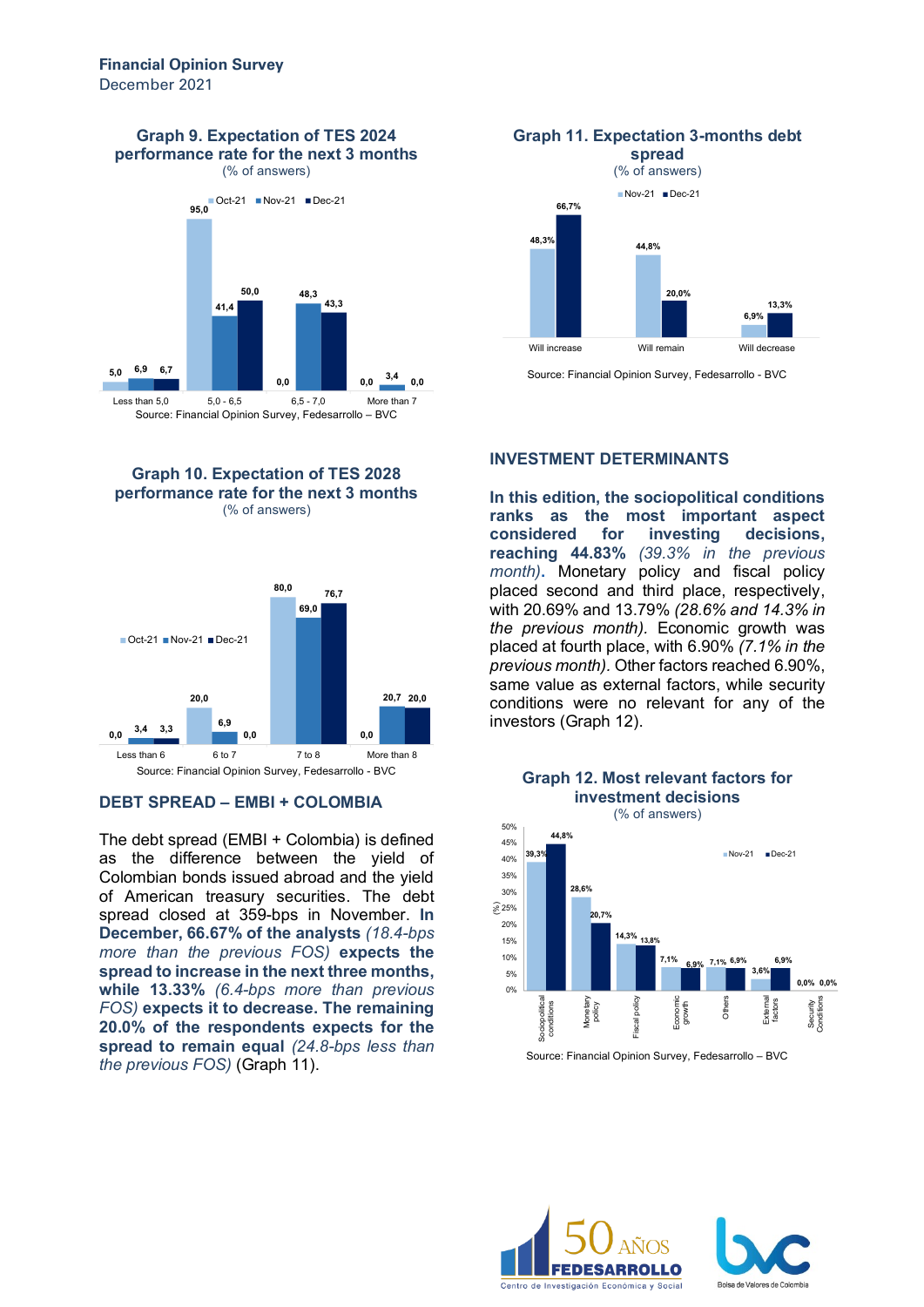#### **INVESTMENT PREFERENCES**

Compared to November, **portfolio managers increased their preferences for fixed rate TES, local stocks, cash, and foreign bonds.**  In contrast, there is evidence of a deterioration in preferences for CPI-indexed private debt, UVR TES, IBR-indexed private debt, commodities, international stocks, private equity funds, fixed rate private debt and DTFindexed private debt (Graph 13).

Compared to the survey's historical average, there is a greater preference for CPI-indexed private debt, UVR TES, IBR-indexed private debt, fixed rate TES, commodities, local stocks, and cash (Graph 14).

#### **Graph 13. Projection of positions in the next 3 months for different assets**



\*Balance: % of respondents who will increase their position minus% of respondents that will decrease their position Source: Financial Opinion Survey, Fedesarrollo – BVC

#### **Graph 14. Projection of positions in the next 3 months for different assets vs historical average**



The historical average refers to the average of the response balances from June 2014 to date. Source: Financial Opinion Survey, Fedesarrollo – BVC

### **COLCAP**

The MSCI COLCAP index is a marketcapitalization weighted index that reflects price changes on the most liquid stocks listed in the Colombia's stock exchange. **In December, the 85.2% of the analysts** (*76.9% in November*) **expects a valuation of the index during the next three months** (Table 1), while 11.1% **of the analysts expects the index to devaluate and 3.7% of them expects it to remain the same** *(23.1% and 0% respectively in the previous FOS).*

#### **Table 1. Expectations about the COLCAP index price at 3 months** (% of answers)

| <b>Index COLCAP Price Level</b>       | November 2021 | December 2021 |
|---------------------------------------|---------------|---------------|
| Will increase 10% or more             | 3.8%          | 29,6%         |
| Will increase between 5% and 9,99%    | 7.7%          | 11,1%         |
| Will increase between 0,01% and 4,99% | 65.4%         | 44.4%         |
| Will remain                           | 0.0%          | 3.7%          |
| Will decrease between 0,01% and 4,99% | 19.2%         | 7.4%          |
| Will decrease between 5% and 9,99%    | 3.8%          | 3.7%          |
| Will decrease between 10% or more     | 0.0%          | 0.0%          |
|                                       |               |               |

Source: Financial Opinion Survey, Fedesarrollo – BVC

**Graph 15. Balance on the price of the COLCAP index 3 months\***



Balance: % of respondents expecting a valuation minus % of respondents expecting a devaluation



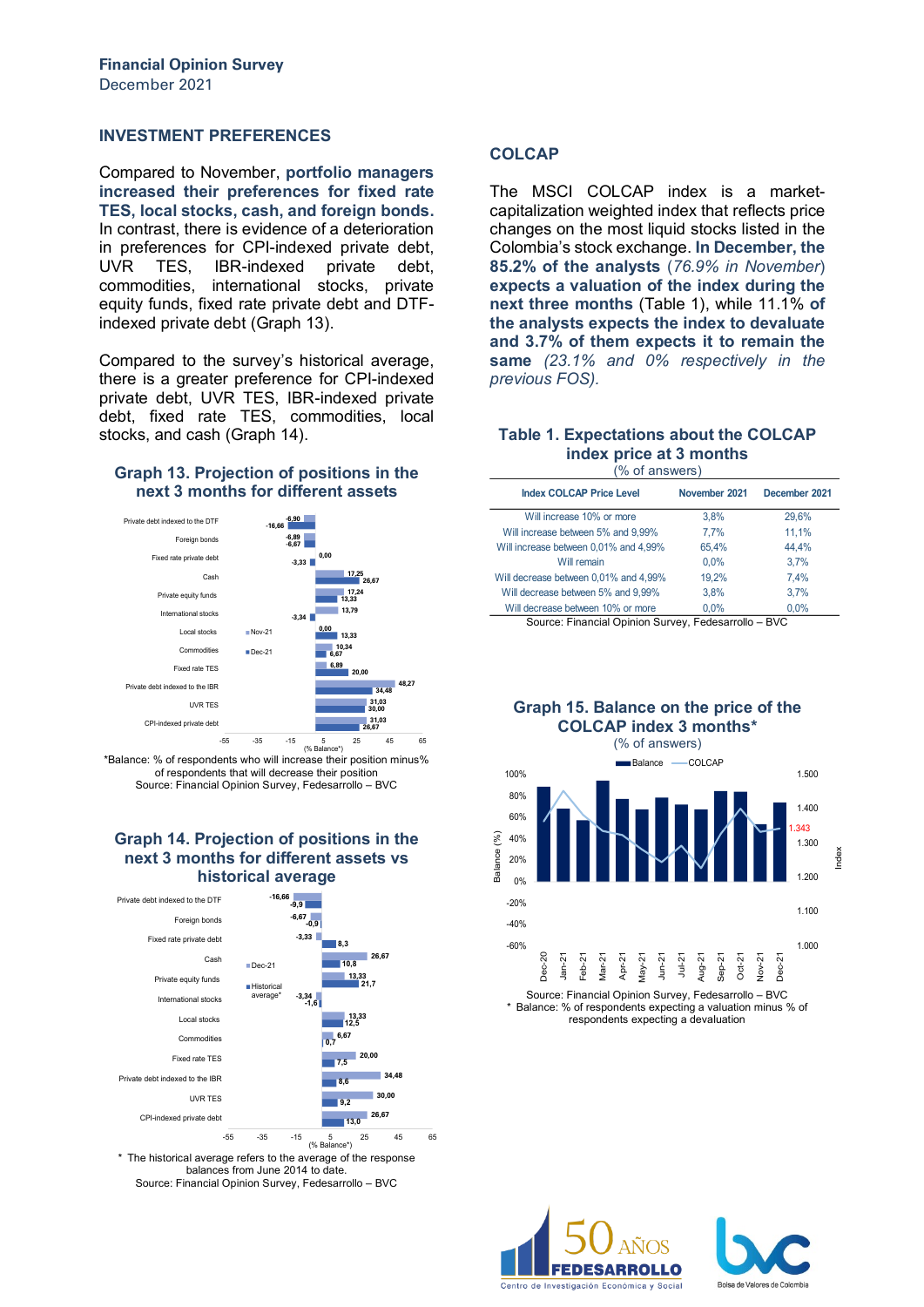#### **MOST ATTRACTIVE COLCAP SHARES**

The FOS inquires the analysts for the most attractive stocks compounding the COLCAP index. **In December, the ordinary stock of Grupo Sura was ranked in the first place** with 41.2%. It was followed by the stock of Bancolombia, the ordinary stock of ISA, the ordinary stock of Nutresa and the ordinary stock of of Ecopetrol (Graph 16).

#### **Graph 16. More attractive COLCAP stocks for investors**

(% of the respondents who consider the stock as one of the three more attractive)



Compared to the last month, there is greater appetite among respondents mainly for shares of the financial, energy and construction sector (Graph 17).

#### **for investors** (% of the respondents who consider the stock as one of the three most attractive) **25,0 120,8 66,7 20,8 50,0 16,7 0,0 0,0 0,0 93,8 56,3 25,0 56,3 18,8 50,0 82,4 64,7 64,7 35,3 29,4 23,5 Holdings Financial Energy Oil Construction Consumption Telecommunications** Dec-20 Nov-21 Dec-21

**Graph 17. Most attractive COLCAP sectors** 

Source: Financial Opinion Survey, Fedesarrollo - BVC

#### **RISK COVERAGE**

The FOS inquires portfolio managers about the types of risk for which they plan to hedge against, in the next three months. **In December, 53.3% of the respondents** *(44.8% in November)* **were planning to hedge against the foreign exchange risk in the short term.** The percentage of managers who expect to hedge against the interest rate is 50.0% *(51.7% in November).*

### **Graph 18. Coverage of the different types of risk for the next 3 months**